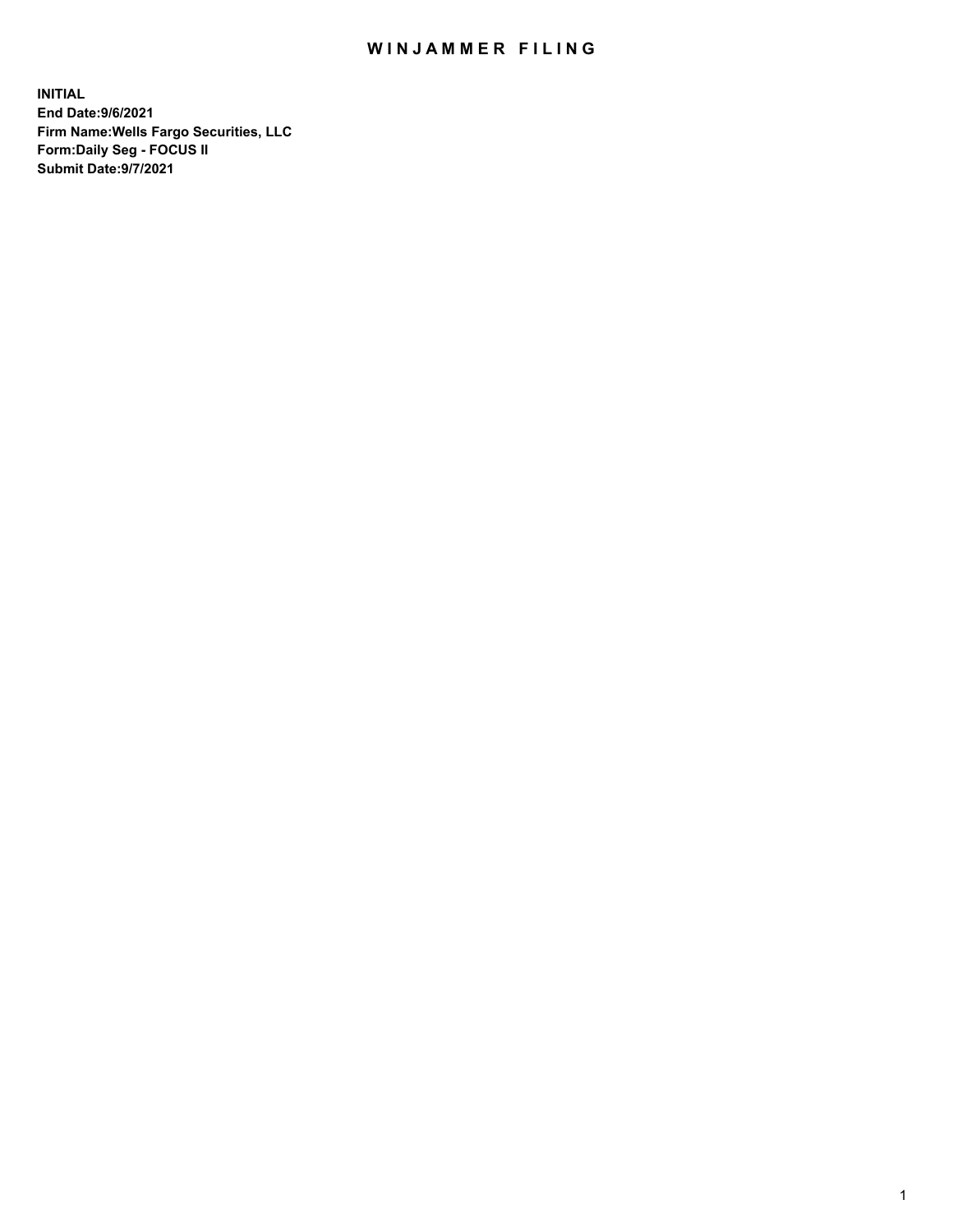**INITIAL End Date:9/6/2021 Firm Name:Wells Fargo Securities, LLC Form:Daily Seg - FOCUS II Submit Date:9/7/2021 Daily Segregation - Cover Page**

| Name of Company                                                                                                                                                                                                                                                                                                                | <b>Wells Fargo Securities LLC</b>                                         |
|--------------------------------------------------------------------------------------------------------------------------------------------------------------------------------------------------------------------------------------------------------------------------------------------------------------------------------|---------------------------------------------------------------------------|
| <b>Contact Name</b>                                                                                                                                                                                                                                                                                                            | <b>James Gnall</b>                                                        |
| <b>Contact Phone Number</b>                                                                                                                                                                                                                                                                                                    | 917-699-6822                                                              |
| <b>Contact Email Address</b>                                                                                                                                                                                                                                                                                                   | james.w.gnall@wellsfargo.com                                              |
| FCM's Customer Segregated Funds Residual Interest Target (choose one):<br>a. Minimum dollar amount: ; or<br>b. Minimum percentage of customer segregated funds required:% ; or<br>c. Dollar amount range between: and; or<br>d. Percentage range of customer segregated funds required between:% and%.                         | 270,000,000<br>$\overline{\mathbf{0}}$<br>0 <sub>0</sub><br>00            |
| FCM's Customer Secured Amount Funds Residual Interest Target (choose one):<br>a. Minimum dollar amount: ; or<br>b. Minimum percentage of customer secured funds required:%; or<br>c. Dollar amount range between: and; or<br>d. Percentage range of customer secured funds required between:% and%.                            | 40,000,000<br>$\overline{\mathbf{0}}$<br>0 <sub>0</sub><br>0 <sub>0</sub> |
| FCM's Cleared Swaps Customer Collateral Residual Interest Target (choose one):<br>a. Minimum dollar amount: ; or<br>b. Minimum percentage of cleared swaps customer collateral required:% ; or<br>c. Dollar amount range between: and; or<br>d. Percentage range of cleared swaps customer collateral required between:% and%. | 375,000,000<br><u>0</u><br>00<br>00                                       |

Attach supporting documents CH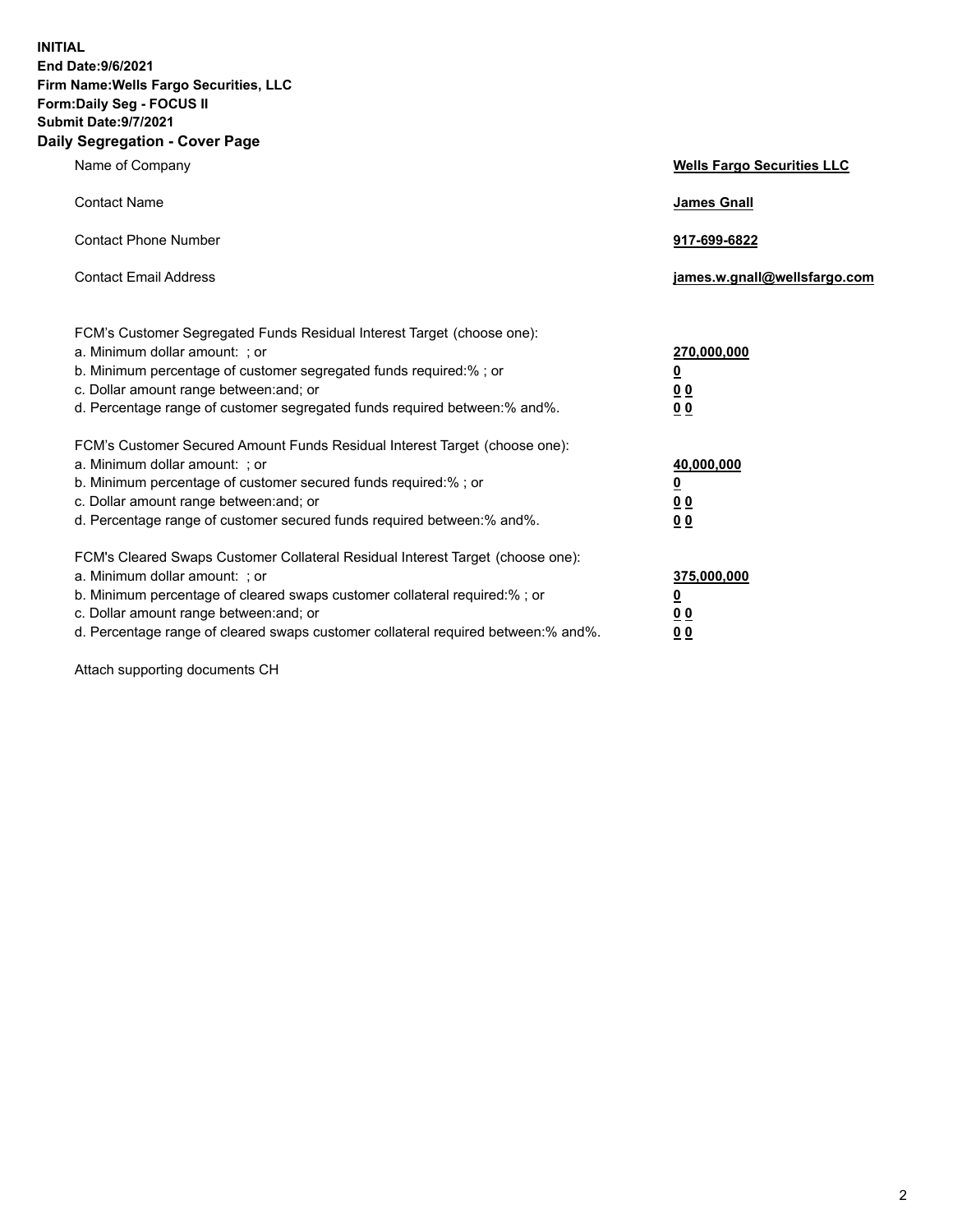**INITIAL End Date:9/6/2021 Firm Name:Wells Fargo Securities, LLC Form:Daily Seg - FOCUS II Submit Date:9/7/2021 Daily Segregation - Secured Amounts**

|     | Foreign Futures and Foreign Options Secured Amounts                                         |                                                       |
|-----|---------------------------------------------------------------------------------------------|-------------------------------------------------------|
|     | Amount required to be set aside pursuant to law, rule or regulation of a foreign            | $0$ [7305]                                            |
|     | government or a rule of a self-regulatory organization authorized thereunder                |                                                       |
| 1.  | Net ledger balance - Foreign Futures and Foreign Option Trading - All Customers             |                                                       |
|     | A. Cash                                                                                     | 230,568,011 [7315]                                    |
|     | B. Securities (at market)                                                                   | 207,612,200 [7317]                                    |
| 2.  | Net unrealized profit (loss) in open futures contracts traded on a foreign board of trade   | 32,494,696 [7325]                                     |
| 3.  | Exchange traded options                                                                     |                                                       |
|     | a. Market value of open option contracts purchased on a foreign board of trade              | 20,481 [7335]                                         |
|     | b. Market value of open contracts granted (sold) on a foreign board of trade                | <b>42,314</b> [7337]                                  |
| 4.  | Net equity (deficit) (add lines 1. 2. and 3.)                                               | 470,653,074 [7345]                                    |
| 5.  | Account liquidating to a deficit and account with a debit balances - gross amount           | 6,652,309 [7351]                                      |
|     | Less: amount offset by customer owned securities                                            | -6,630,860 [7352] 21,449 [7354]                       |
| 6.  | Amount required to be set aside as the secured amount - Net Liquidating Equity              | 470,674,523 [7355]                                    |
|     | Method (add lines 4 and 5)                                                                  |                                                       |
| 7.  | Greater of amount required to be set aside pursuant to foreign jurisdiction (above) or line | 470,674,523 [7360]                                    |
|     | 6.                                                                                          |                                                       |
|     | FUNDS DEPOSITED IN SEPARATE REGULATION 30.7 ACCOUNTS                                        |                                                       |
| 1.  | Cash in banks                                                                               |                                                       |
|     | A. Banks located in the United States                                                       | 78,858,147 [7500]                                     |
|     | B. Other banks qualified under Regulation 30.7                                              | 22,254,674 [7520] 101,112,821                         |
|     |                                                                                             | [7530]                                                |
| 2.  | Securities                                                                                  |                                                       |
|     | A. In safekeeping with banks located in the United States                                   | 122,709,837 [7540]                                    |
|     | B. In safekeeping with other banks qualified under Regulation 30.7                          | 0 [7560] 122,709,837 [7570]                           |
| 3.  | Equities with registered futures commission merchants                                       |                                                       |
|     | A. Cash                                                                                     | 58,558,774 [7580]                                     |
|     | <b>B.</b> Securities                                                                        | 99,913,028 [7590]                                     |
|     | C. Unrealized gain (loss) on open futures contracts                                         | -19,668,701 [7600]                                    |
|     | D. Value of long option contracts                                                           | 20,481 [7610]                                         |
|     | E. Value of short option contracts                                                          | <mark>-42,314</mark> [7615] <b>138,781,268</b> [7620] |
| 4.  | Amounts held by clearing organizations of foreign boards of trade                           |                                                       |
|     | A. Cash                                                                                     | $0$ [7640]                                            |
|     | <b>B.</b> Securities                                                                        | $0$ [7650]                                            |
|     | C. Amount due to (from) clearing organization - daily variation                             | $0$ [7660]                                            |
|     | D. Value of long option contracts                                                           | $0$ [7670]                                            |
|     | E. Value of short option contracts                                                          | 0 [7675] 0 [7680]                                     |
| 5.  | Amounts held by members of foreign boards of trade                                          |                                                       |
|     | A. Cash                                                                                     | -37,698,690 [7700]                                    |
|     | <b>B.</b> Securities                                                                        | 205,110,036 [7710]                                    |
|     | C. Unrealized gain (loss) on open futures contracts                                         | 51,625,589 [7720]                                     |
|     | D. Value of long option contracts                                                           | $0$ [7730]                                            |
|     | E. Value of short option contracts                                                          | 0 [7735] 219,036,935 [7740]                           |
| 6.  | Amounts with other depositories designated by a foreign board of trade                      | 0 [7760]                                              |
| 7.  | Segregated funds on hand                                                                    | $0$ [7765]                                            |
| 8.  | Total funds in separate section 30.7 accounts                                               | 581,640,861 [7770]                                    |
| 9.  | Excess (deficiency) Set Aside for Secured Amount (subtract line 7 Secured Statement         | 110,966,338 [7380]                                    |
|     | Page 1 from Line 8)                                                                         |                                                       |
| 10. | Management Target Amount for Excess funds in separate section 30.7 accounts                 | 40,000,000 [7780]                                     |

11. Excess (deficiency) funds in separate 30.7 accounts over (under) Management Target **70,966,338** [7785]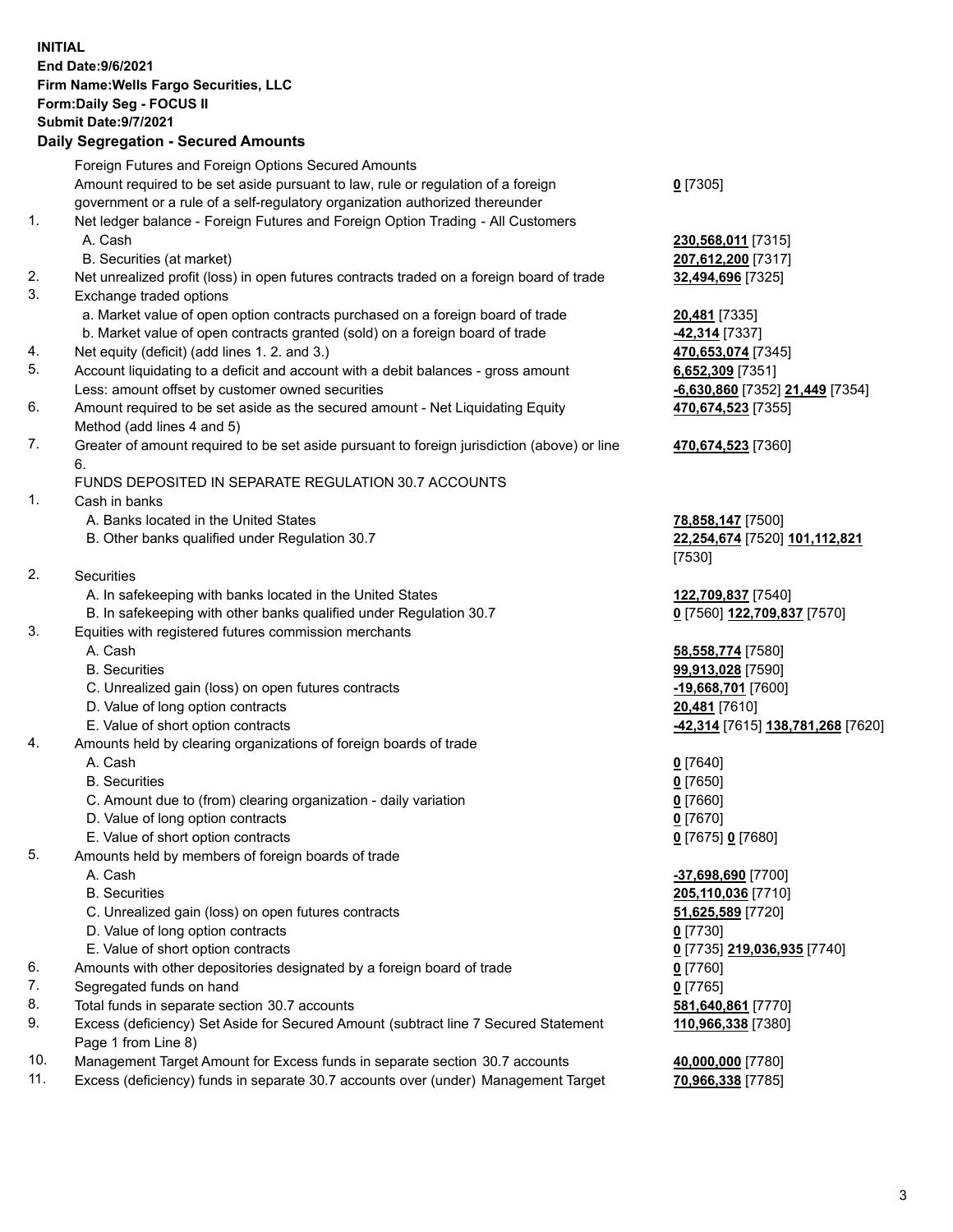|     | <b>INITIAL</b><br>End Date: 9/6/2021<br>Firm Name: Wells Fargo Securities, LLC<br>Form: Daily Seg - FOCUS II |                                   |
|-----|--------------------------------------------------------------------------------------------------------------|-----------------------------------|
|     | <b>Submit Date: 9/7/2021</b>                                                                                 |                                   |
|     | Daily Segregation - Segregation Statement                                                                    |                                   |
|     | SEGREGATION REQUIREMENTS(Section 4d(2) of the CEAct)                                                         |                                   |
| 1.  | Net ledger balance                                                                                           |                                   |
|     | A. Cash                                                                                                      | 3,402,861,989 [7010]              |
|     | B. Securities (at market)                                                                                    | 1,797,894,122 [7020]              |
| 2.  | Net unrealized profit (loss) in open futures contracts traded on a contract market                           | -539,444,154 [7030]               |
| 3.  | Exchange traded options                                                                                      |                                   |
|     | A. Add market value of open option contracts purchased on a contract market                                  | 2,014,655,739 [7032]              |
|     | B. Deduct market value of open option contracts granted (sold) on a contract market                          | -1,922,352,114 [7033]             |
| 4.  | Net equity (deficit) (add lines 1, 2 and 3)                                                                  | 4,753,615,582 [7040]              |
| 5.  | Accounts liquidating to a deficit and accounts with                                                          |                                   |
|     | debit balances - gross amount                                                                                | 28,782,457 [7045]                 |
|     | Less: amount offset by customer securities                                                                   | -28,553,102 [7047] 229,355 [7050] |
| 6.  | Amount required to be segregated (add lines 4 and 5)                                                         | 4,753,844,937 [7060]              |
|     | FUNDS IN SEGREGATED ACCOUNTS                                                                                 |                                   |
| 7.  | Deposited in segregated funds bank accounts                                                                  |                                   |
|     | A. Cash                                                                                                      | 194,464,553 [7070]                |
|     | B. Securities representing investments of customers' funds (at market)                                       | 215,081,966 [7080]                |
|     | C. Securities held for particular customers or option customers in lieu of cash (at<br>market)               | 678,720,548 [7090]                |
| 8.  | Margins on deposit with derivatives clearing organizations of contract markets                               |                                   |
|     | A. Cash                                                                                                      | 2,114,118,038 [7100]              |
|     | B. Securities representing investments of customers' funds (at market)                                       | 865,254,631 [7110]                |
|     | C. Securities held for particular customers or option customers in lieu of cash (at<br>market)               | 1,119,173,574 [7120]              |
| 9.  | Net settlement from (to) derivatives clearing organizations of contract markets                              | -23,006,990 [7130]                |
| 10. | Exchange traded options                                                                                      |                                   |
|     | A. Value of open long option contracts                                                                       | 2,014,655,739 [7132]              |
|     | B. Value of open short option contracts                                                                      | -1,922,352,114 [7133]             |
| 11. | Net equities with other FCMs                                                                                 |                                   |
|     | A. Net liquidating equity                                                                                    | $0$ [7140]                        |
|     | B. Securities representing investments of customers' funds (at market)                                       | $0$ [7160]                        |
|     | C. Securities held for particular customers or option customers in lieu of cash (at                          | $0$ [7170]                        |
|     | market)                                                                                                      |                                   |
| 12. | Segregated funds on hand                                                                                     | $0$ [7150]                        |
| 13. | Total amount in segregation (add lines 7 through 12)                                                         | 5,256,109,945 [7180]              |
| 14. | Excess (deficiency) funds in segregation (subtract line 6 from line 13)                                      | 502,265,008 [7190]                |
| 15. | Management Target Amount for Excess funds in segregation                                                     | 270,000,000 [7194]                |
| 16. | Excess (deficiency) funds in segregation over (under) Management Target Amount                               | 232,265,008 [7198]                |
|     | <b>Excess</b>                                                                                                |                                   |